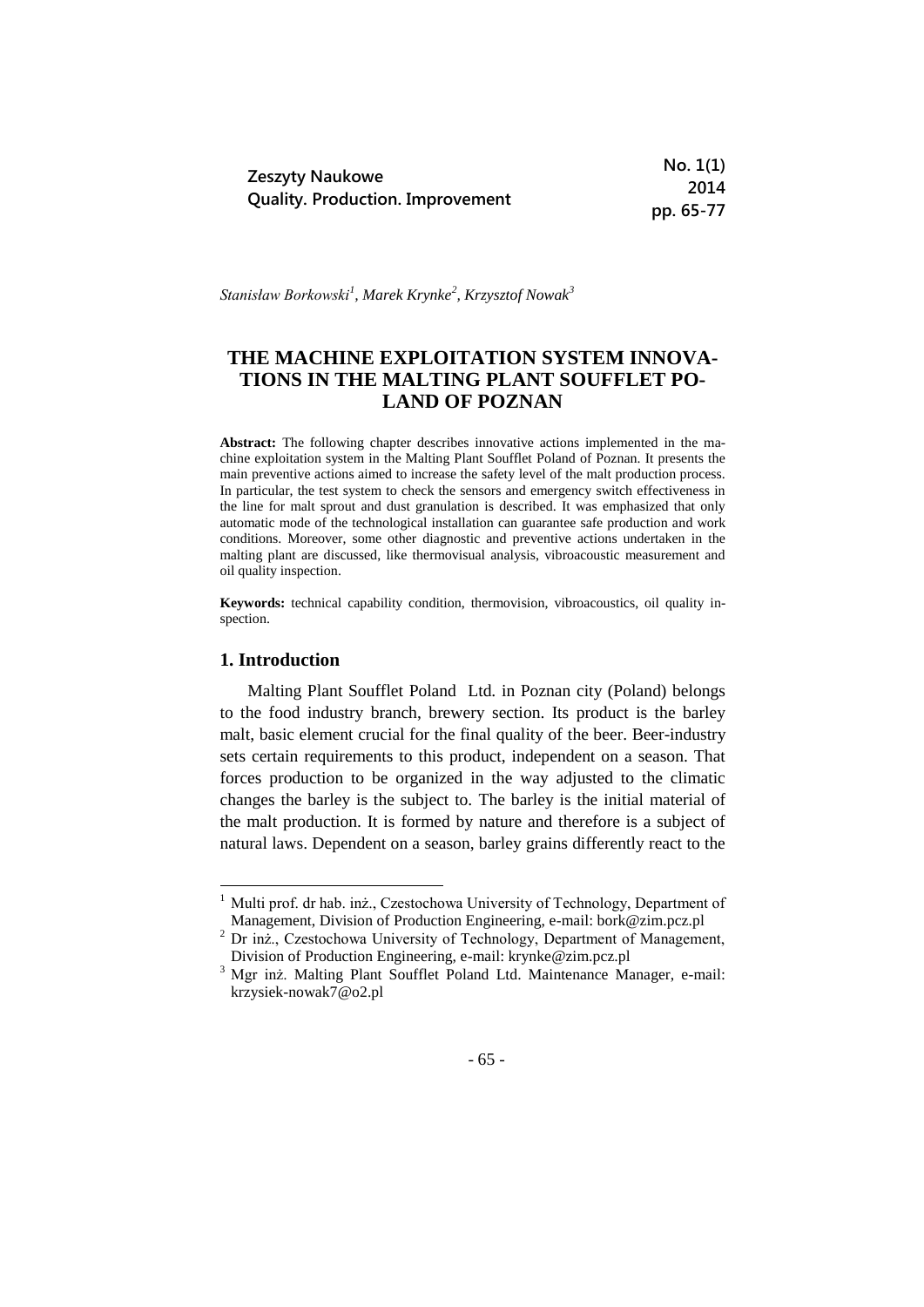|                                         | No. 1(1)  |
|-----------------------------------------|-----------|
| Zeszyty Naukowe                         | 2014      |
| <b>Quality. Production. Improvement</b> | pp. 65-77 |

humidification and later drying, germination process goes differently, and so on. In the malt production, the main process is malting which lasts ca. 8 days. During the malting, in the soaked and germinated barley grains biochemical processes run (KUNZE W. 2010, ULLRICH S.E. 2011).

Very important thing is, that the grains once humidified must undergo the whole malting process finished with the drying cycle of the malt. After drying, the malt contains only ca. 4% humidity, and it can be stored in silos for many months without serious damage of its quality (BAM-FORTH C.W. 2006).

In the malting process the important problem is, that it is impossible to stop the germination process after it starts. It is only possible to prolong it slightly (LEWIS M.J., BAMFORTH C.W. 2006). If on that stage any machine fails, the processing time could not be kept which is potential threat to the final quality of the malt.

The other important problem of the malt production is bound with the fact that the technological load varies substantially. The subject of variation are: amount and quality of the malt ordered; sort and quality of the barley delivered; version of the humidification, germination and drying programs; failures of the machines, their maintenance and other exclusions from the process. Moreover, it depends on the actual season, the volume of production, humidity of outer air, etc.

Quality requirements and variations of the technological loads require the machine maintenance according to the proved exploitation system which guarantees appropriate technical abilities and full efficiency in the proper time. Rational organization of the technical ability of the machines and devices, as well as the proper technological process control provides the faultless technological process run.

## **2. Automation of the technological processes**

Nowadays, the entire malting technological process is performed automatically with the programs recorded in controllers. Those programs collect the information from active feedback sensors and safety switches,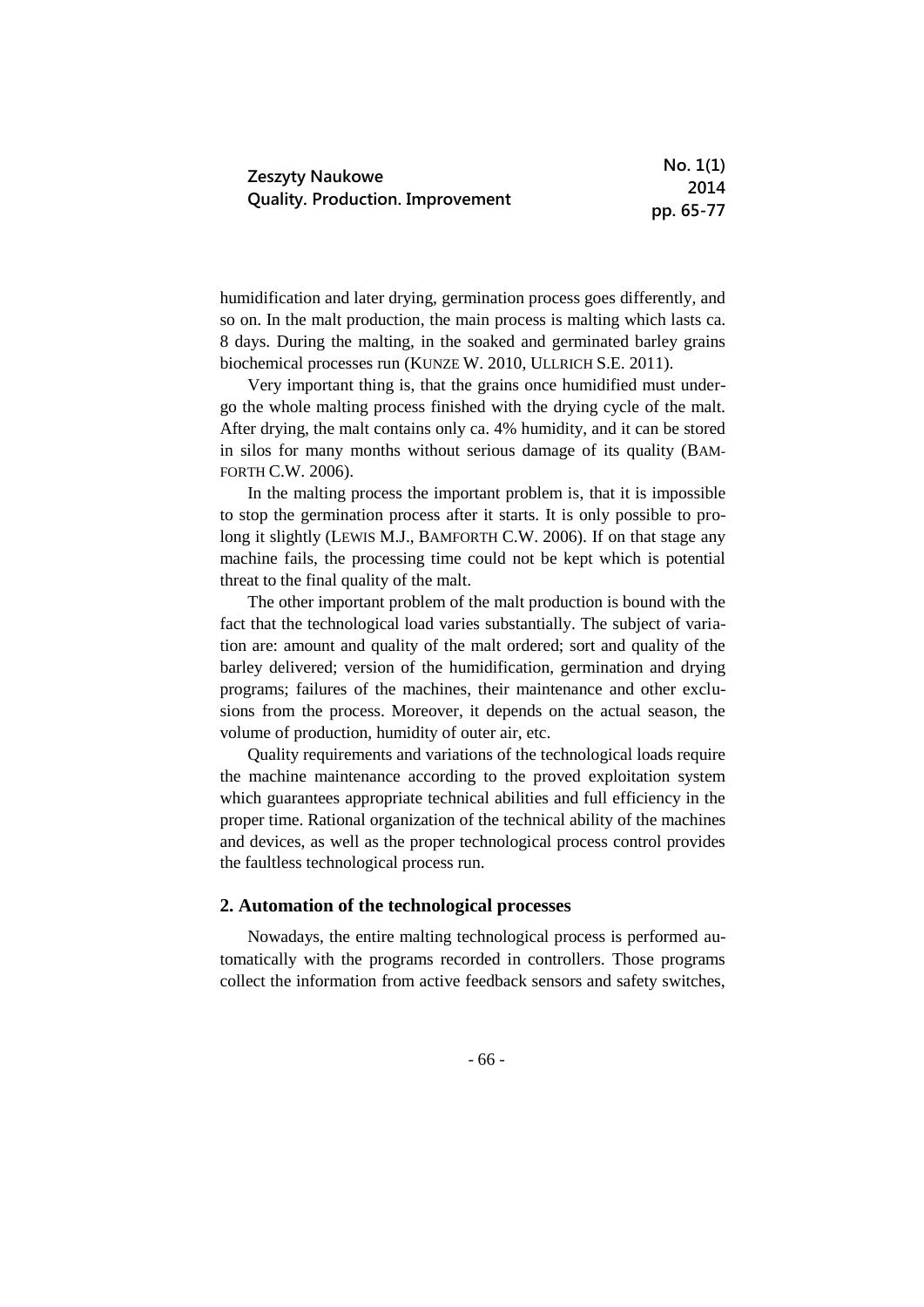|                                         | No. 1(1)  |
|-----------------------------------------|-----------|
| Zeszyty Naukowe                         | 2014      |
| <b>Quality. Production. Improvement</b> | pp. 65-77 |

as well as from various outer sensors like those of temperature, vibrations, pressure, etc.

Automatic supervision on the machines and devices engaged into the technological process enables to register all the emergency states. Automatic control of the technological process also prevents from wrong input data that may threat the safe work of the machines and devices, and hence, the safety of the staff ( $\angle$ ÓŁTOWSKI B. 2011).

Automation of the technological process enables also to project a safe checking procedure for infallibility of all the protection devices installed in the technological line. To give an example, the existing line for malt sprout and powder granulation is equipped with an option to perform the test of the installed safety devices. Unlike the normal technological process, during the test no screw conveyor is in motion, so no granulated material (sprout and powder) is moved. Test procedure is only used to simulate the emergency states that normally would switch the machines off leaving the raw material inside which could lead to its blockage or even damage. During the test, any sensor or emergency switch could be checked separately.

It is absolutely necessary to perform tests of sensors and emergency switches regularly to guarantee trouble-free work of the system. That is why the control system after certain preset time period is signaling to the staff that such a test must be performed. If ignored, after some time the system switches into emergency state, and the only way to restart it is to perform the regular test of the sensors and switches first.

It should be mentioned that the operator merely has to run the automatic technological process and then the program is performed automatically with no need of the human interference. The entire procedure may last few hours.

After two years of operation of the test procedure, it proved its positive influence on the safety of the machines and the staff employed to operate the technological line.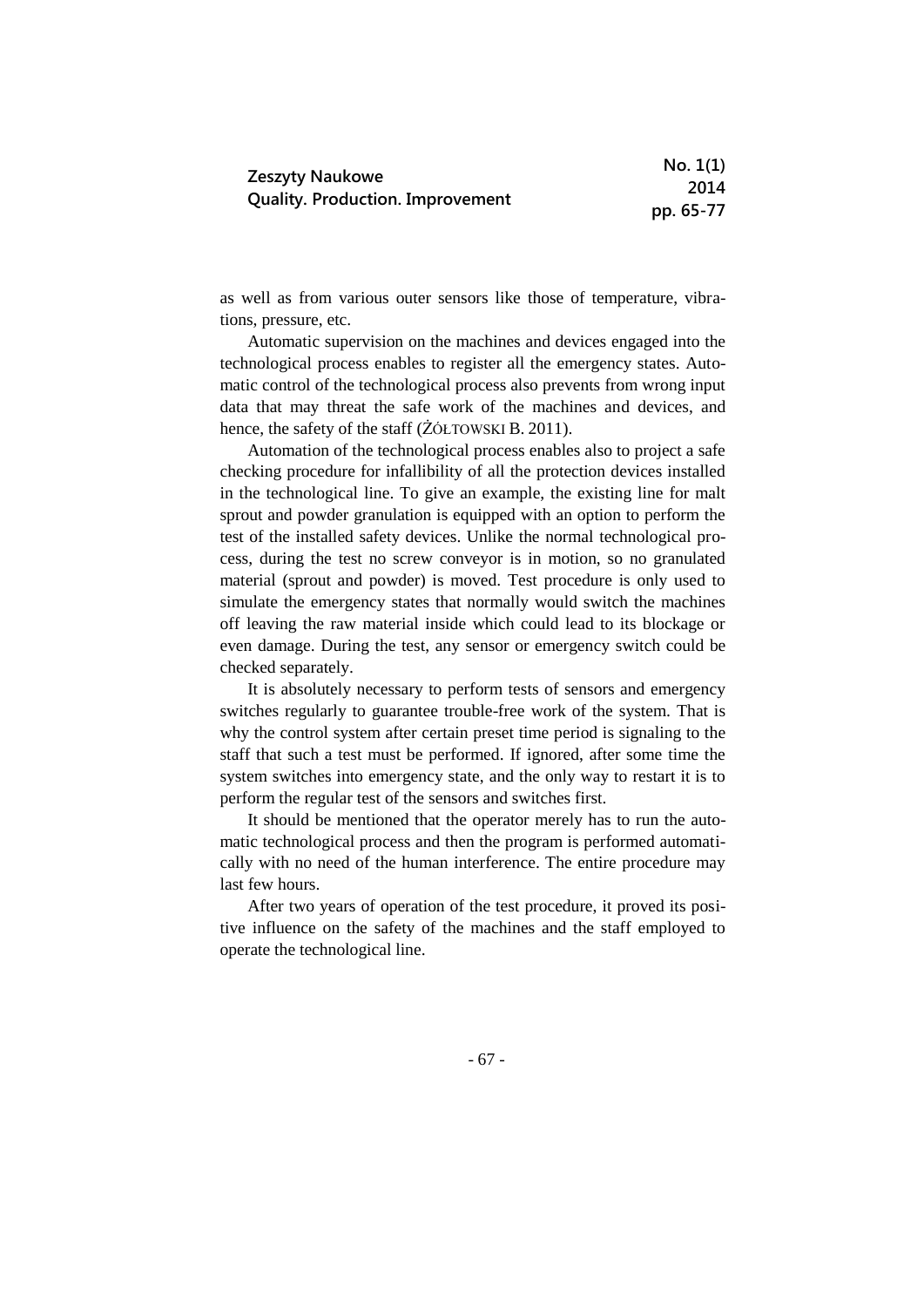|                                         | No. 1(1)  |
|-----------------------------------------|-----------|
| <b>Zeszyty Naukowe</b>                  | 2014      |
| <b>Quality. Production. Improvement</b> | pp. 65-77 |

# **3. Periodic thermovisual examination of the machines and devices**

The described company obtained extensive experience in the analysis of machine faults based on the data collected from the thermovisual examinations. Since 2001, Poznan University of Technology (Poland) is regularly performing this kind of examinations for the malthouse, and many threats have been revealed and dealt preventively.

Effective repair in short time after the fault is revealed with no doubts reduces the inflammation hazard of the installation and damage of the machines, and increases the safety of the staff. The quarterly checks with a thermovisual camera also suggested the idea to equip the transformer stations with the additional Freon ventilation system. The thermovisual examinations are performed in a safe way, bear no threat to the staff or machinery, do not require to stop the process, and give the immediate result to evaluate the technical conditions of the object. The results may also serve as guidance to other enterprises for optimization of the exploitation and maintenance of the machines and devices involved in the technological process (NOWAK K. 2013, NOWAK K. 2012, BORKOWSKI S., NOWAK K. 2012).

The Fig. 1 presents the examples of the images registered by thermovisual camera. The images were made in 2007, when various objects were examined this way in the described malthouse.

In the Fig. 1a, there is a main switch of the gas-burner No 1 installed in the drying heating section. The Fig. 1b presents the contactor of the circulation pump which serves for the cooling aggregate No 2.

According to the accepted methodology of the thermovisual examinations, every case of the temperature higher more than 10°C compared to other faultless elements of the object, should be registered and reported as a defect. The measurement results are sorted out into three categories: strong, medium and little warming of the details. Fig. 7.1a gives an example of the little warming of the electric element, when the defect was repaired during the upcoming maintenance operation next day after the problem had been identified.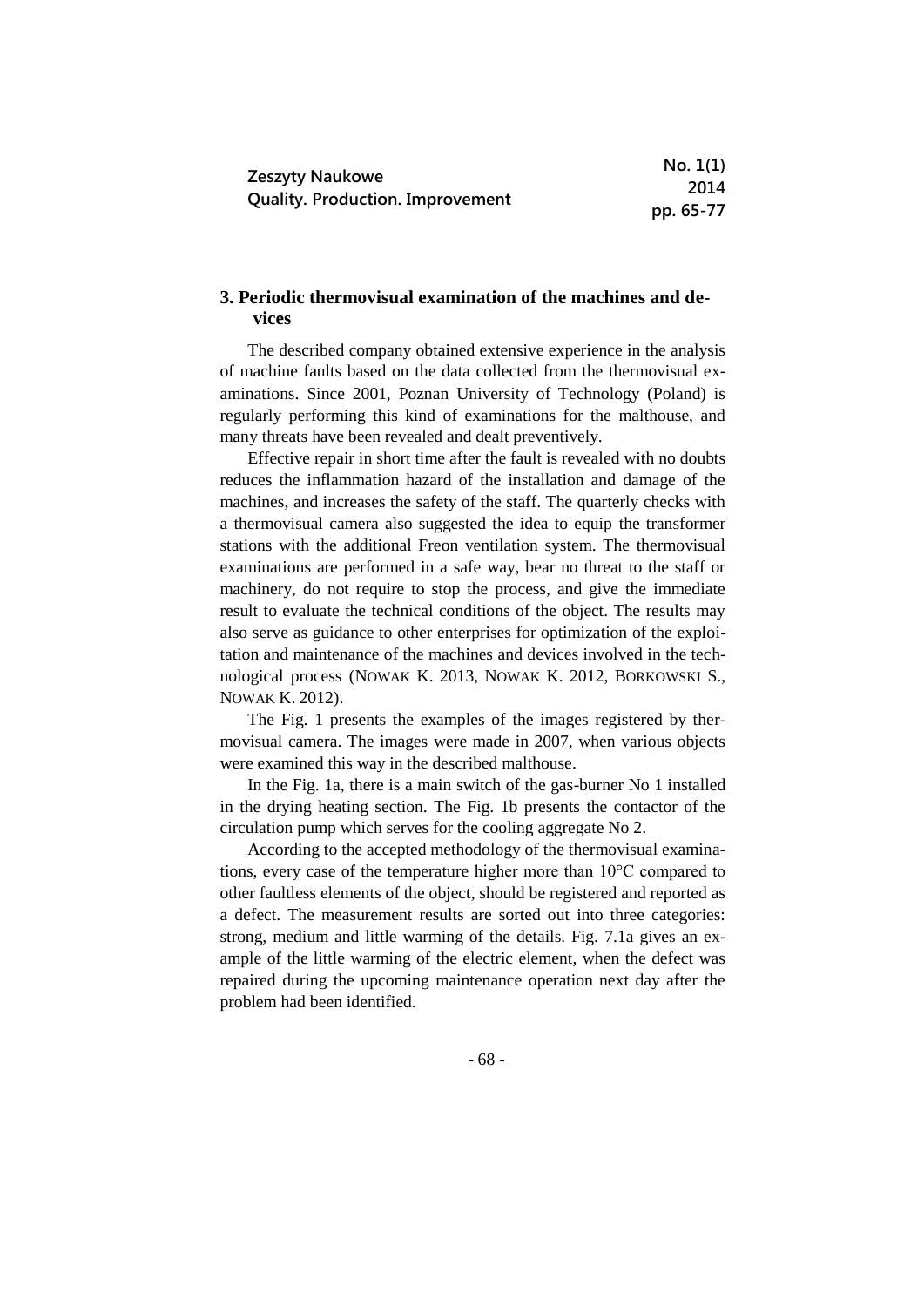|                                         | No. 1(1)  |
|-----------------------------------------|-----------|
| Zeszyty Naukowe                         | 2014      |
| <b>Quality. Production. Improvement</b> | pp. 65-77 |





On the other hand, Fig. 1b shows the case when the contactor had warmed up in a high degree, and the defect had to be removed immediately as an emergency action. In both cases, the damaged electrical cables were removed and replaced with the new ones. The new ferrules were made on their ends, too. Afterwards, the repaired areas underwent the examinations with a pirometer.

Moreover, the inspection of the proper work of the malt sprouts and powder granulation processing line is being performed in the malting plant, too, with the thermovisual camera. The granulation process in particular generates high hazard of inflammation, mostly because of the high temperature of the process itself, but also because the raw material is easily inflammable. Therefore, it is crucial to gain proper knowledge on the actual temperature which takes place during the process. Thermovision gives immediate information on the temperature of the granulate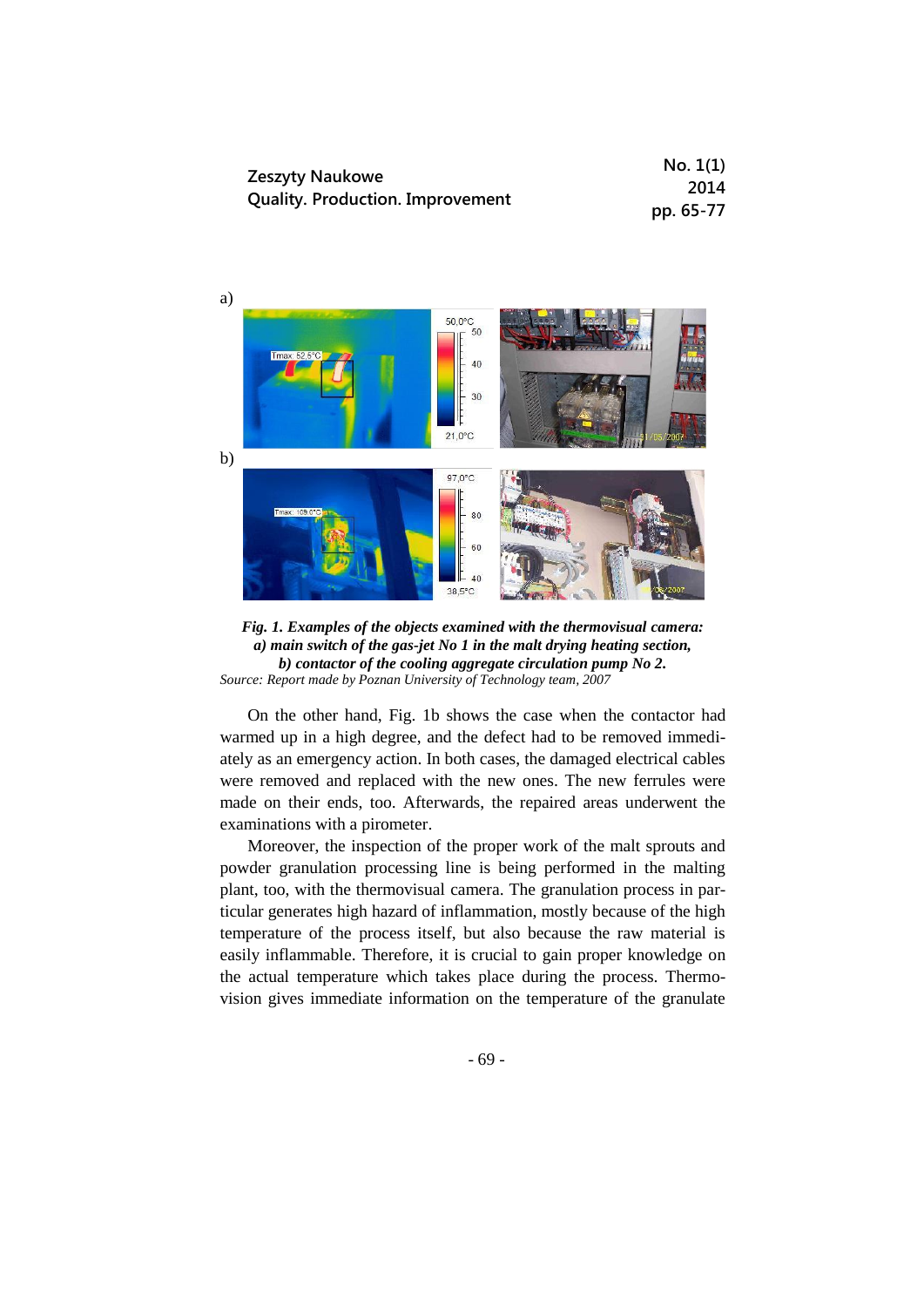|                                         | No. 1(1)  |
|-----------------------------------------|-----------|
| Zeszyty Naukowe                         | 2014      |
| <b>Quality. Production. Improvement</b> | pp. 65-77 |

and effectiveness of its cooling. This information is of the high importance, because the granulate is destined to be stored in the silos, and before being stored the granulate must be cooled properly. When the whole installation is examined with the non-invasive thermovisual camera, the operator can quickly evaluate the work efficiency of the cooler and aspiration line. In addition, the performed measurements indicate the thermal condition of the motor, the granulator matrix and the bearing of the main shaft. The thermal record of the granulator during its normal work cycle, hence, can guarantee high safety of its work.

The results of the measurement performed in December 2012 are presented in the Fig. 2. The temperature outside building was  $+3$ °C. The registered temperature of the electric motor was the normal exploitational temperature, i.e. thermovisual examination revealed little warming of the working motor. That meant good condition of the rotor bearings, and no overload in the malt sprout and dust granulation process. The examination proved that the operator had adjusted the process properly, and that the technical condition of the matrix, pressing rolls and electric motor is good.



*Fig. 2. Thermovisual examination of the granulate production line. Source: Report made by Poznan University of Technology team, 2012* 

### **4. Periodic inspection of the gear oil quality**

To ensure good lubrication of all friction systems in the factory, various systems may be adopted. It should be noted, however, that in the industrial practice, not always the recommendation made by gear boxes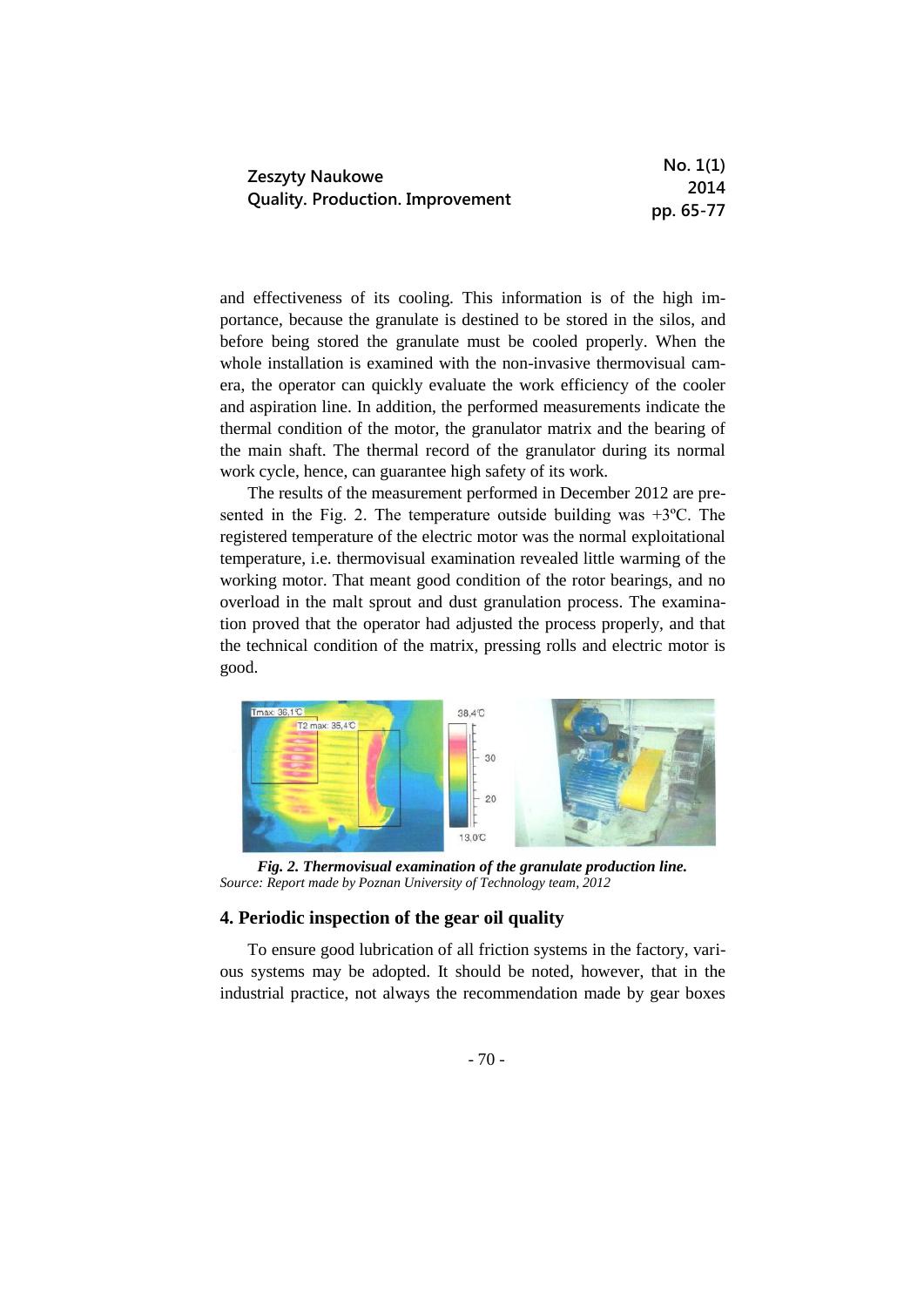| Zeszyty Naukowe<br><b>Quality. Production. Improvement</b> | No. 1(1)  |
|------------------------------------------------------------|-----------|
|                                                            | 2014      |
|                                                            | pp. 65-77 |

manufacturers define the best time for oil replacement. When this is the case, the inspection of the oil helps to determine the realistic periods between oil changes in each gearbox.

Normally, the oil change should take place when the oil has lost its quality parameters. In many cases, the exploitation conditions and the higher quality of today's oils allow to extend the worktime of the oil compared to the time recommended many years ago by the manufacturer of the gearbox. In October 2013, the malthouse started a program aimed to perform the periodic analysis of the oil quality in some chosen machines and devices. First the main attention was paid to the transport line which moved the soaked barley from the steeping tanks to the germination boxes, where the germination process takes place, and then from the germination box to the kiln. The analysis indicated that in some cases the previously binding periods for oil worktime should be changed. In the Table 1, two examples of the performed analyses of oil quality are presented. The oil was used in the belt conveyors gearboxes in the malt transport line to the kiln.

One analysis result was positive, and the other was negative. The positive result confirms the safety of the gearbox exploitation and allows to save time and money avoiding unnecessary oil change.

Of no less importance is the negative result. It indicates that the oil in the inspected gearbox should be replaced immediately, even though the maintenance time did not expire. Oil change will prevent the damage of the belt conveyor which appearance is highly probable as a result of bad lubrication. It saves even more money and time because it is very likely that the oil change is cheaper than the repair of a damaged gearbox. The negative result of oil quality inspection may suggest also that the check and repair work should be done in case of this particular gearbox, because it had worked some time in conditions of bad lubrication. Thorough check could prevent the possible breakdown and all its undesirable consequences.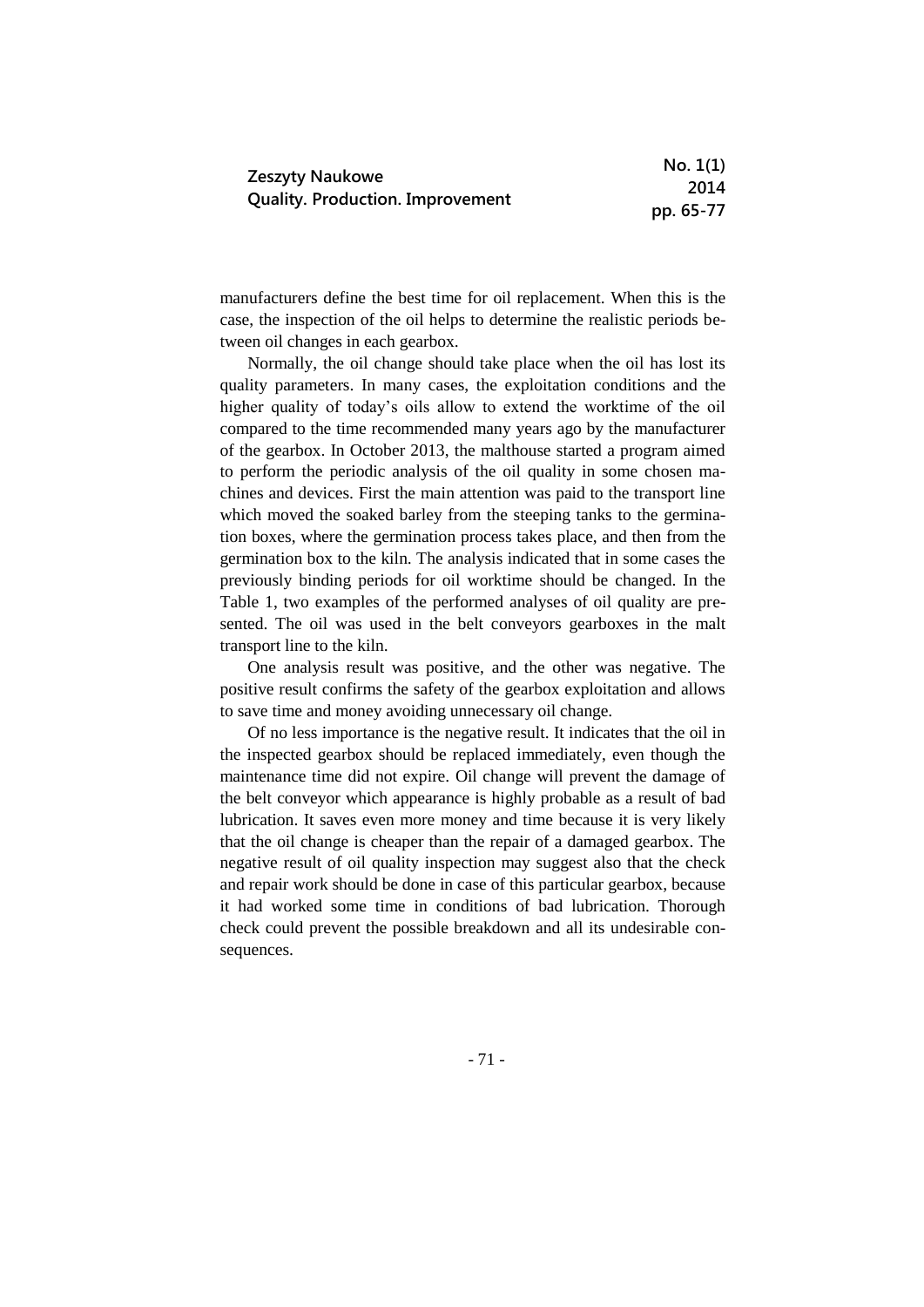|                                         | No. 1(1)  |
|-----------------------------------------|-----------|
| Zeszyty Naukowe                         | 2014      |
| <b>Quality. Production. Improvement</b> | pp. 65-77 |

|  |  |                                         |  | Table 1. Report on the oil quality inspection of the line conveyor gearboxes: |
|--|--|-----------------------------------------|--|-------------------------------------------------------------------------------|
|  |  | $T-05$ (positive) and $T-03$ (negative) |  |                                                                               |

| 1.<br><b>ANALYSIS RESULTS</b> |    | <b>Actual sample</b> | <b>Actual sample</b> |                |
|-------------------------------|----|----------------------|----------------------|----------------|
| LABORATORY GIVEN NUMBER       |    |                      | 2490207              | 2490220        |
| <b>FINAL RESULT</b>           |    |                      | Positive             | Negative       |
| Analysis date                 |    |                      | 15.10.2013           | 15.10.2013     |
| Date of sample taking         |    |                      | 04.10.2013           | 04.10.2013     |
| Date of the last oil change   |    |                      |                      |                |
| Oil added after change        |    |                      |                      |                |
| Run after last oil change     |    |                      | ٠                    | $\blacksquare$ |
| Was the oil changed?          |    |                      |                      |                |
| <b>WEAR</b>                   |    |                      |                      |                |
| Iron                          | Fe | mg/kg                | 9                    | 463            |
| Chromium                      | Cr | mg/kg                | 0                    | 1              |
| Tin                           | Sn | mg/kg                | 0                    | 0              |
| Aluminum                      | Al | mg/kg                | 0                    | 12             |
| Nickel                        | Ni | mg/kg                | 0                    | $\mathbf 0$    |
| Copper                        | Cu | mg/kg                | 0                    | 1              |
| Lead                          | Pb | mg/kg                | 0                    | 0              |
| Manganese                     | Mn | mg/kg                | 0                    | 3              |
| PQ Index                      |    | mg/kg                | $25$                 | 446            |
| <b>POLLUTION</b>              |    |                      |                      |                |
| Silicon                       | Si | mg/kg                | 24                   | 35             |
| Potassium                     | Κ  | mg/kg                | 1                    | 4              |
| Sodium                        | Na | mg/kg                | 0                    | 4              |
| Titan                         | Ti | mg/kg                | $\overline{7}$       | 1              |
| Water                         | %  | mg/kg                | < 0.10               | < 0.10         |
| OIL CHARACTERISTICS           |    |                      |                      |                |
| Viscosity in 40 °C            |    | mm2/s                | 207.83               | 218.01         |
| Viscosity in 100 °C           |    | mm2/s                | 27.79                | 22.02          |
| Viscosity index               |    | ٠                    | 171                  | 122            |
| Oxidation                     |    | A/cm                 | 1                    | 1              |
| <b>ADDITIONS</b>              |    |                      |                      |                |
| Calcium                       | Ca | mg/kg                | 3                    | 10             |
| Magnesium                     | Mg | mg/kg                | 0                    | 0              |
| Boron                         | B  | mg/kg                | 0                    | 0              |
| Zinc                          | Zn | mg/kg                | 4                    | 152            |
| Phosphorus                    | P  | mg/kg                | 366                  | 785            |
| Barium                        | Ba | mg/kg                | 5                    | 1              |
| Molybdenum                    | Mo | mg/kg                | 0                    | 0              |
| Sulfur                        | S  | mg/kg                | 205                  | 5135           |
| <b>ADDITIONAL TESTS</b>       |    |                      |                      |                |
| Neutralization number         |    | mgKOH/g              | 0.39                 | 0.83           |

*Source: Compiled from the report by Ecol Rybnik – October 2013*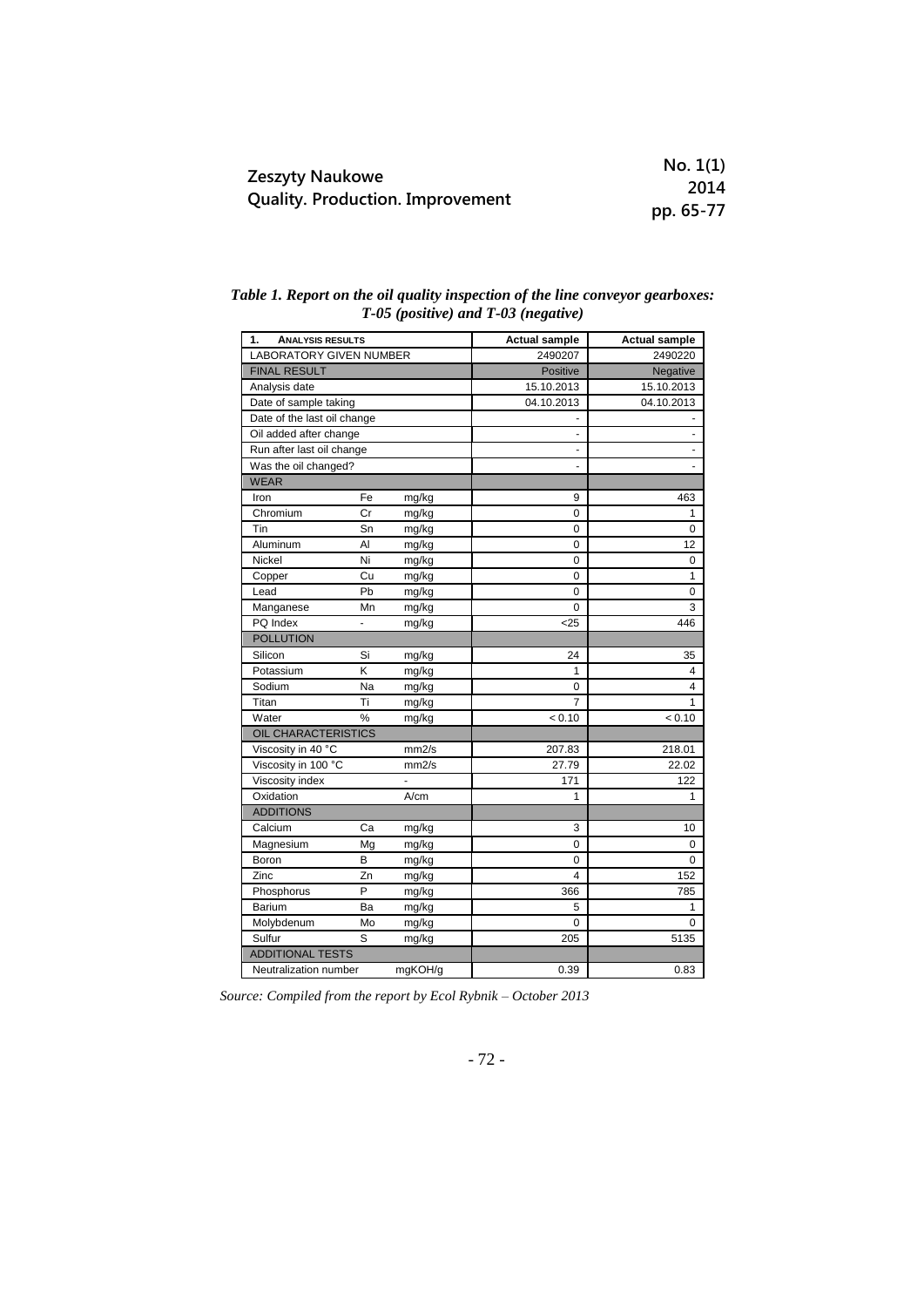|                                         | No. 1(1)  |
|-----------------------------------------|-----------|
| <b>Zeszyty Naukowe</b>                  | 2014      |
| <b>Quality. Production. Improvement</b> | pp. 65-77 |

### **5. Periodic vibroacoustic inspection of the driving systems**

Vibrodiagnostics helps to evaluate a dynamic condition of the machines and devices from the registered vibrations generated by the inspected system. The measured functional parameters are compared with the collected set of the diagnostic parameters which characterize the vibrational processes. The intensity of the vibrations is the basis of the vibroacoustic evaluation of the dynamic condition of a machine. The vibration intensity measure could be any value of the vibration characteristics: motion of the vibrations, velocity of the vibrations or acceleration of the vibrations. Vibroacoustic processes have got complicates structure in terms of time, amplitude and frequency. As a result, they bear large amount of information for the evaluation of a whole machine or device, as well as its part or unit (ŻÓŁTOWSKI B., ŁUKASIEWICZ M. 2012).

In the malting plant , since 2011 a range of the vibroacoustic measurements is being performed to evaluate some chosen driving systems, e.g. those of the fans in conditioning system of the germination room. The results of those measurements were basis to the repair works and the replace of some units in the inspected fans. Such a preventive works reduced substantially the hazard of the fan damage and effectively increased the safety of malt production, not mentioning the safety of the employed staff. It is planned to cover with vibroacoustic inspection all the fans working in the malting plant, and other machines and devices like the gearmotors and pumps (KRYNKE M., SELEJDAK J., BORKOWSKI S. 2012,).

In the nearest future, the new gearbox for the radial fan (500 kW power) will be mounted in the kiln. It will be equipped with the vibration sensors, oil level sensors and thermometers to measure temperature of the bearings. The dedicated controller will gather all the information from those sensors in order to ensure the active safety of the malt drying process.

Actually, the continuous measurement of the temperature and vibration of the bearings of both kiln fans is being performed. The measure-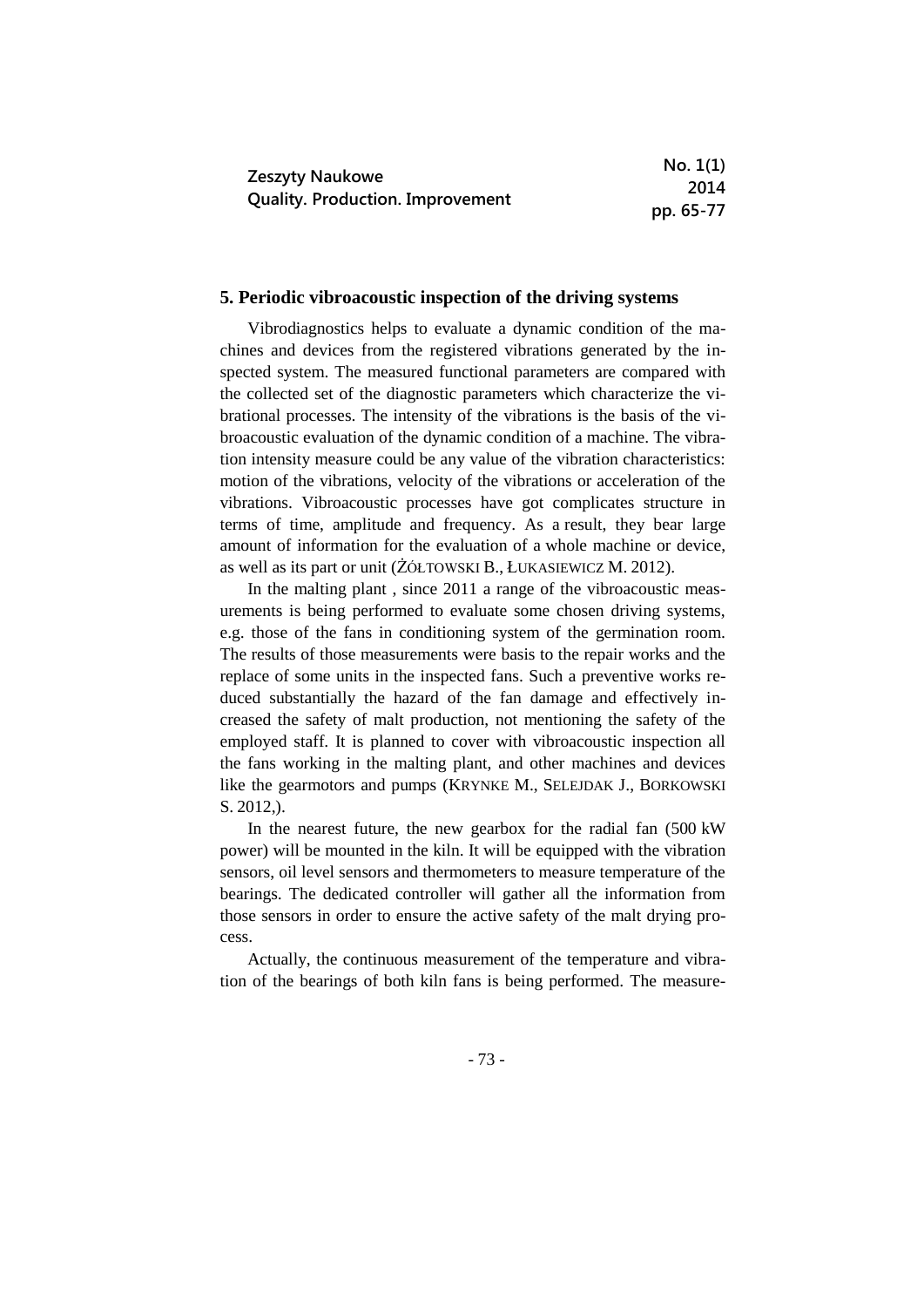|                                         | No. 1(1)  |
|-----------------------------------------|-----------|
| Zeszyty Naukowe                         | 2014      |
| <b>Quality. Production. Improvement</b> | pp. 65-77 |

ment results are registered by the controller and confirm technical capability of those fans (ŻÓŁTOWSKI B., ŁUKASIEWICZ M. 2012).

The Table 2 presents the records of the vibroacoustic inspection of aspiration fans in operational tower, performed for the first time in September 2013. The main assumed criteria were as following: level of the vibration velocity  $V_{rms}$  (dynamic conditions) – up to 4.5 mm/s means good state, 4.5 – 7.5 mm/s means acceptable state, over 7.5 mm/s means inacceptable state.

*Table 2. Results of the vibroacoustic measurement of aspiration fans in operational tower.*

| No. | Unit               |       | <b>Dynamic condition</b> |              | <b>Bearing condition</b> |              | <b>Comments</b> |
|-----|--------------------|-------|--------------------------|--------------|--------------------------|--------------|-----------------|
|     |                    |       | Before                   | Actually     | Before                   | Actually     |                 |
| 2.1 | Fan V1             |       |                          |              |                          |              |                 |
|     |                    | Motor |                          | good         |                          | qood         |                 |
| 2.2 |                    | Rotor |                          | qood         | $\overline{\phantom{a}}$ | acceptable   | Ad. 2.2         |
| 2.3 | Fan V <sub>2</sub> |       |                          |              |                          |              |                 |
|     |                    | Motor |                          | inacceptable | $\overline{\phantom{a}}$ | inacceptable | Ad. 2.3         |
| 2.4 |                    | Rotor |                          | qood         | $\overline{\phantom{a}}$ | inacceptable | Ad. 2.3         |

*Source: Inspection report Predict Piła – September 2013.*

In case of the fan V1, measured peak values of the vibration acceleration in the rotor bearing on the side close to the motor were high. The next measurement was appointed two months later. On the other hand, for the fan V2, the dynamic condition of the motor was found inacceptable. In that case it was recommended to check foundation and the condition of the pulley (its wear and tear). The measurement also revealed relatively high peak values of the acceleration in the motor bearing 28 g [0-P] and rotor 180 g [0-P], frequency analysis confirmed the advanced wear of bearing (Fig. 7.3). It was recommended to replace them as soon as possible.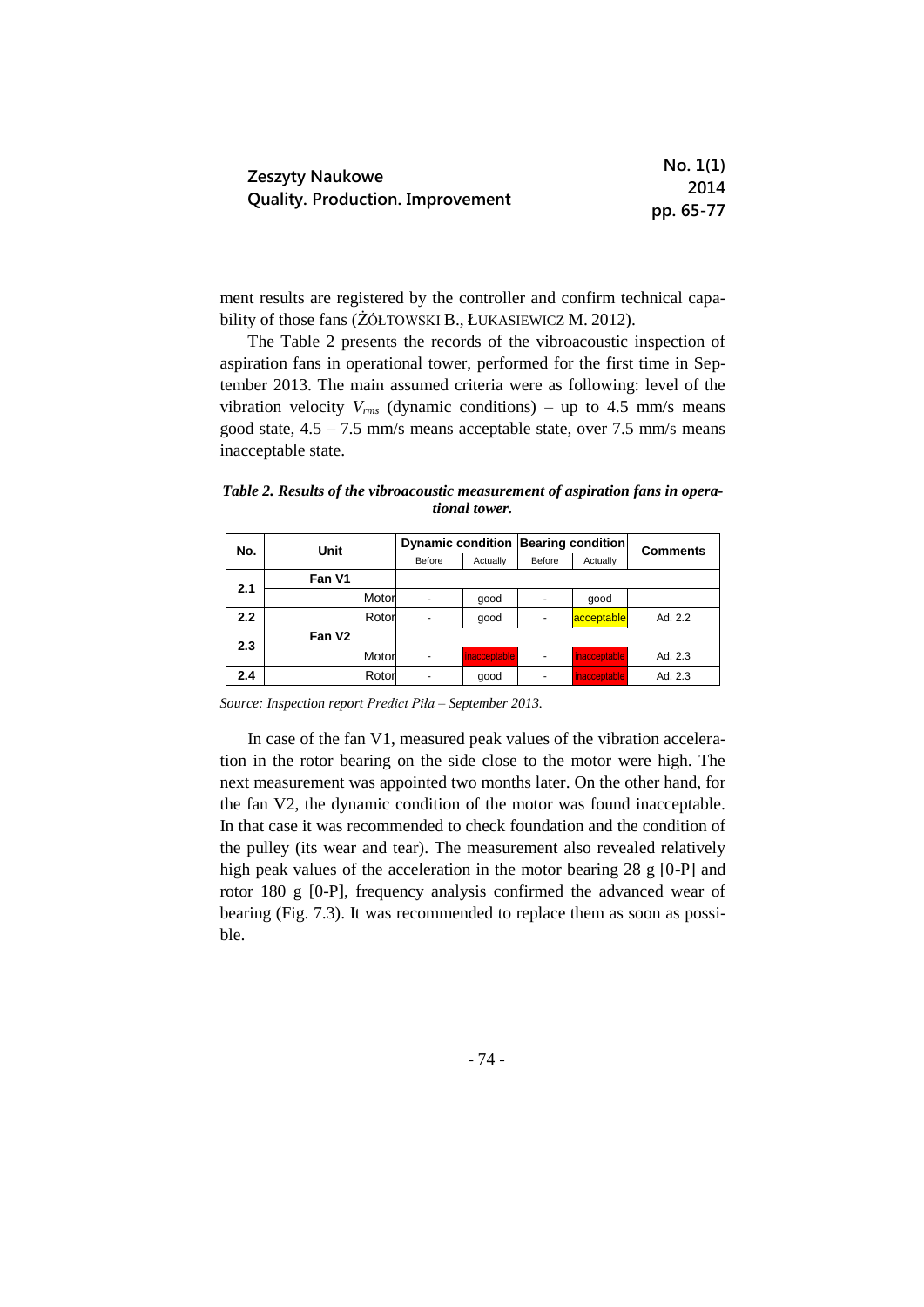|                                         | No. 1(1)  |
|-----------------------------------------|-----------|
| <b>Zeszyty Naukowe</b>                  | 2014      |
| <b>Quality. Production. Improvement</b> | pp. 65-77 |



*Fig. 3. Sample of the time performance and envelope spectrum of the bearing vibration acceleration of theV2 fan rotor.*

*Source: Inspection report Predict Piła – September 2013.*

In the Fig. 3, there are presented registered measurement results from vibroacoustic inspection of the V2 aspiration fan rotor. The upper graph shows the acceleration amplitude change in time (waveform) of the V2 fan rotor bearing. The lower graph presents the envelop spectrum of the vibration acceleration (gE), which enable to identify particular components (files) registered as a function of frequency.

The software applied for the analysis of the above results contains the full database of all types of bearings made by renowned manufacturers. After the bearing is defined (1315K), the program automatically calculates the characteristic frequency for the particular bearing detail fault (inner track, outer track, rolling parts and the basket).

In the lower graph (Fig. 3), the point marked with M means the main cursor marker. Here it was used to mark the basic frequency 168 Hz generated by the failure of outer ring of the bearing 1315K. The files marked as 1, 2, 3 are the harmonics of basic frequency. They are the multiplications of the basic value  $M = 168$  Hz, respectively: 1 (336 Hz), 2 (504 Hz),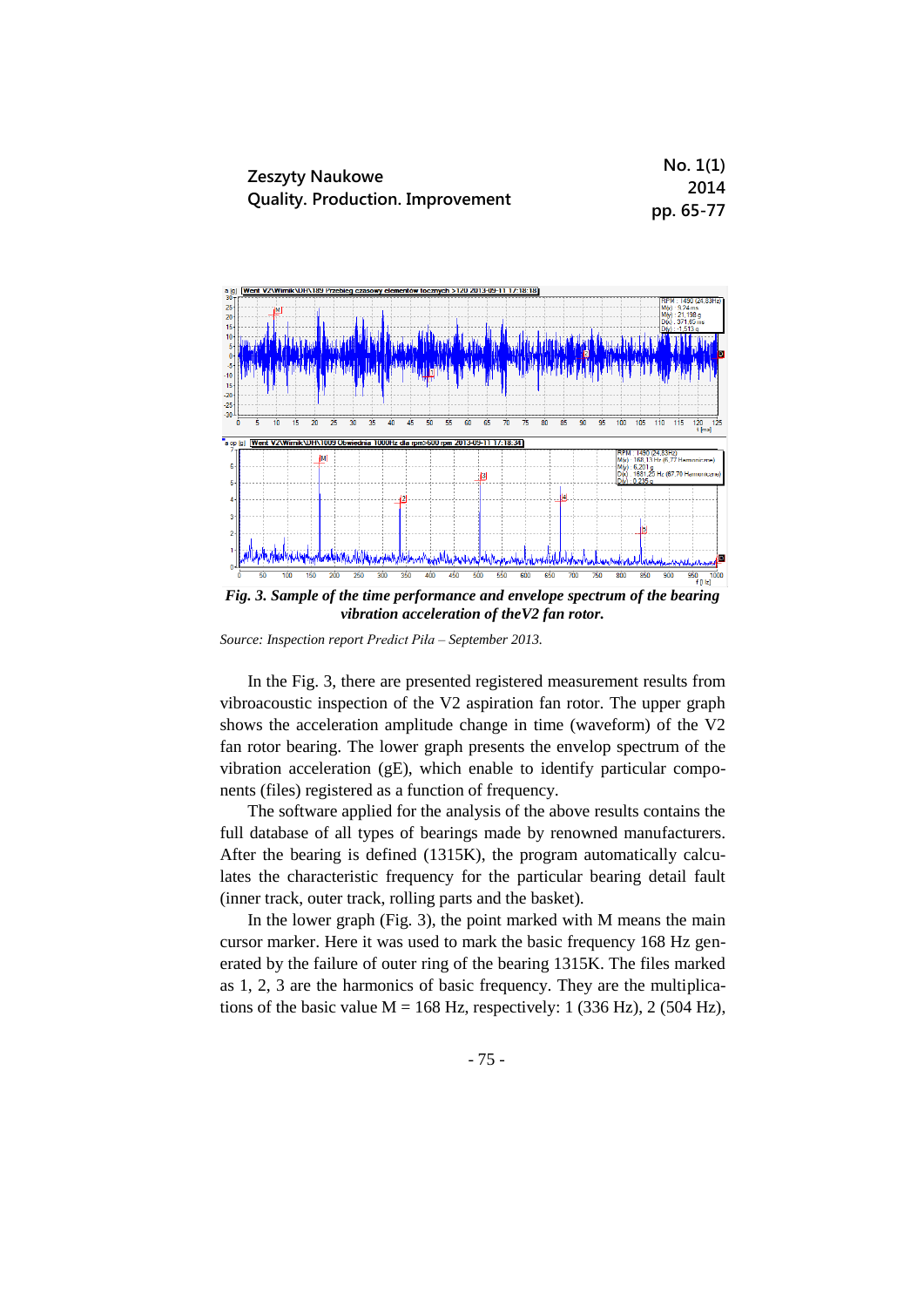|                                         | No. 1(1)  |
|-----------------------------------------|-----------|
| <b>Zeszyty Naukowe</b>                  | 2014      |
| <b>Quality. Production. Improvement</b> | pp. 65-77 |

etc. When many harmonics appear in the graph, it indicates the advanced damage of the bearing.

After the bearings were replaced with new ones, the visual inspection confirmed the substantial damage of the track and rollers of old bearings. There were good reasons to replace them and the replacement prevented serious breakdown and its consequences.

## **6. Conclusions**

The decisions on maintenance of the devices and machines in order to keep their technical capability are of strategic importance for any factory. It has to be adjusted to the actual technical conditions of the working machines and the sort of the final product. To obtain that, all the available methods of diagnosis should be implemented to supervise the operation of the machines. The engineers have to undertake some basic and some additional actions. The division of the actions into two mentioned groups is not ultimate, because the methods and exploitational tasks evolve constantly. The above presented innovations implemented in the malthouse may be suitable for any other branch of food industry as well.

It is very important that the technological process is not controlled manually, because the manual mode generates many threats to the technical capability of the working machines and devices. Moreover, it decreases the safety level of the process and especially for the employed staff.

The entire technological process of the malting plant is performed in the automatic mode. As a result, the machines and devices work in stable way and fulfill the malt production technological process with increased level of safety of the process and the staff. It is also sensitive to the emergency signals from the installed sensors and emergency switches.

Besides of that, among innovating actions aimed to the maintenance of the machines in capability to work, the application of various diagnostic methods should be emphasized. The above chapter described implemented in the malting plant vibroacoustic diagnosis, thermovisual solu-